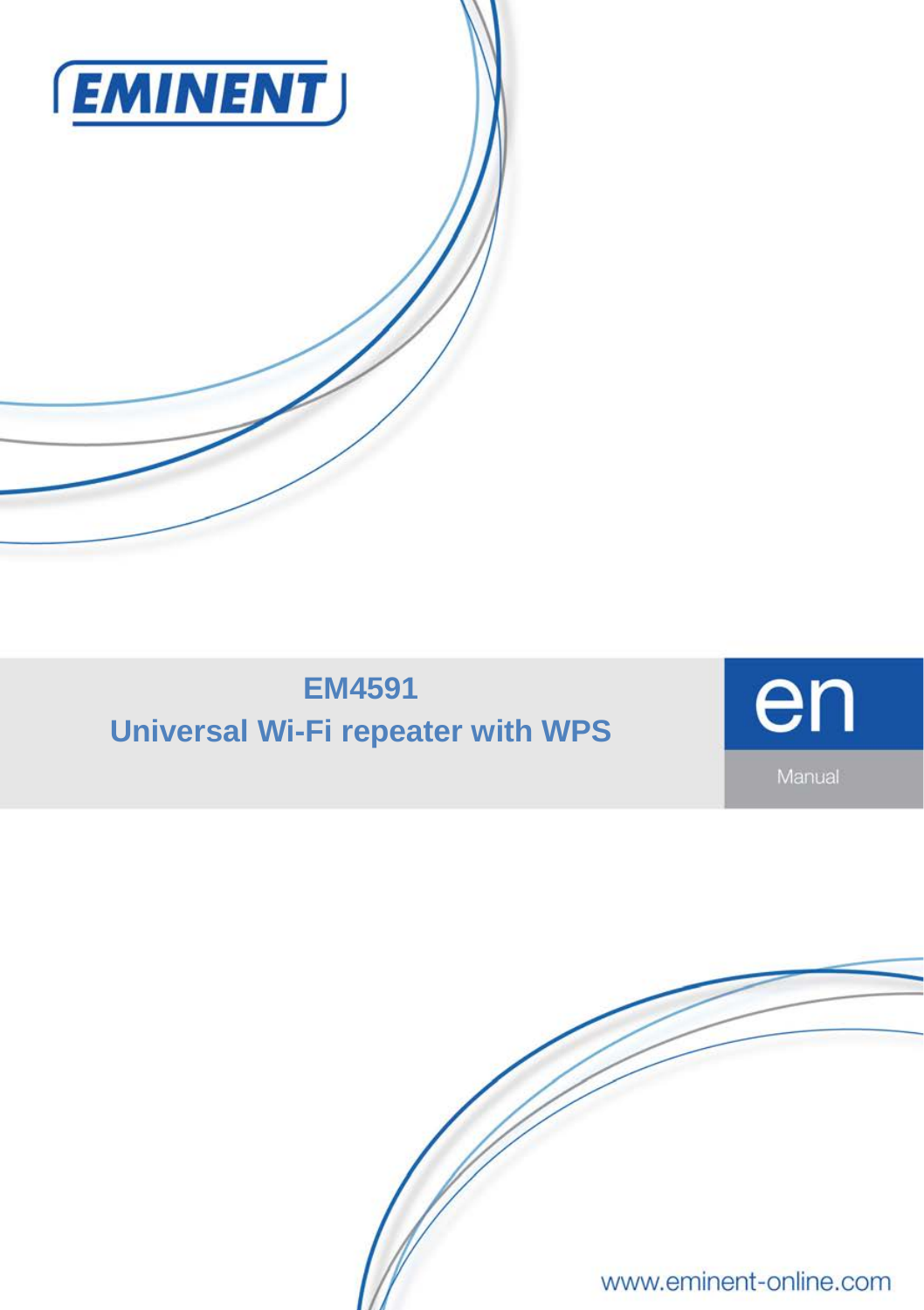# **EM4591 – Universal Wi-Fi repeater with WPS**

### **Table of contents**

## <span id="page-1-0"></span>**1.0 Introduction**

Congratulations with the purchase of this high-quality Eminent product! This product has undergone extensive testing by Eminent's technical experts. Should you experience any problems with this product, you are covered by a five-year Eminent warranty. Please keep this manual and the receipt in a safe place.

<span id="page-1-1"></span>*Register your product now on www.eminent-online.com and receive product updates!*

#### *1.1 Packing contents*

The following parts need to be present in the packing:

- EM4591
- $\bullet$   $\circ$   $\circ$   $\circ$
- Ethernet cable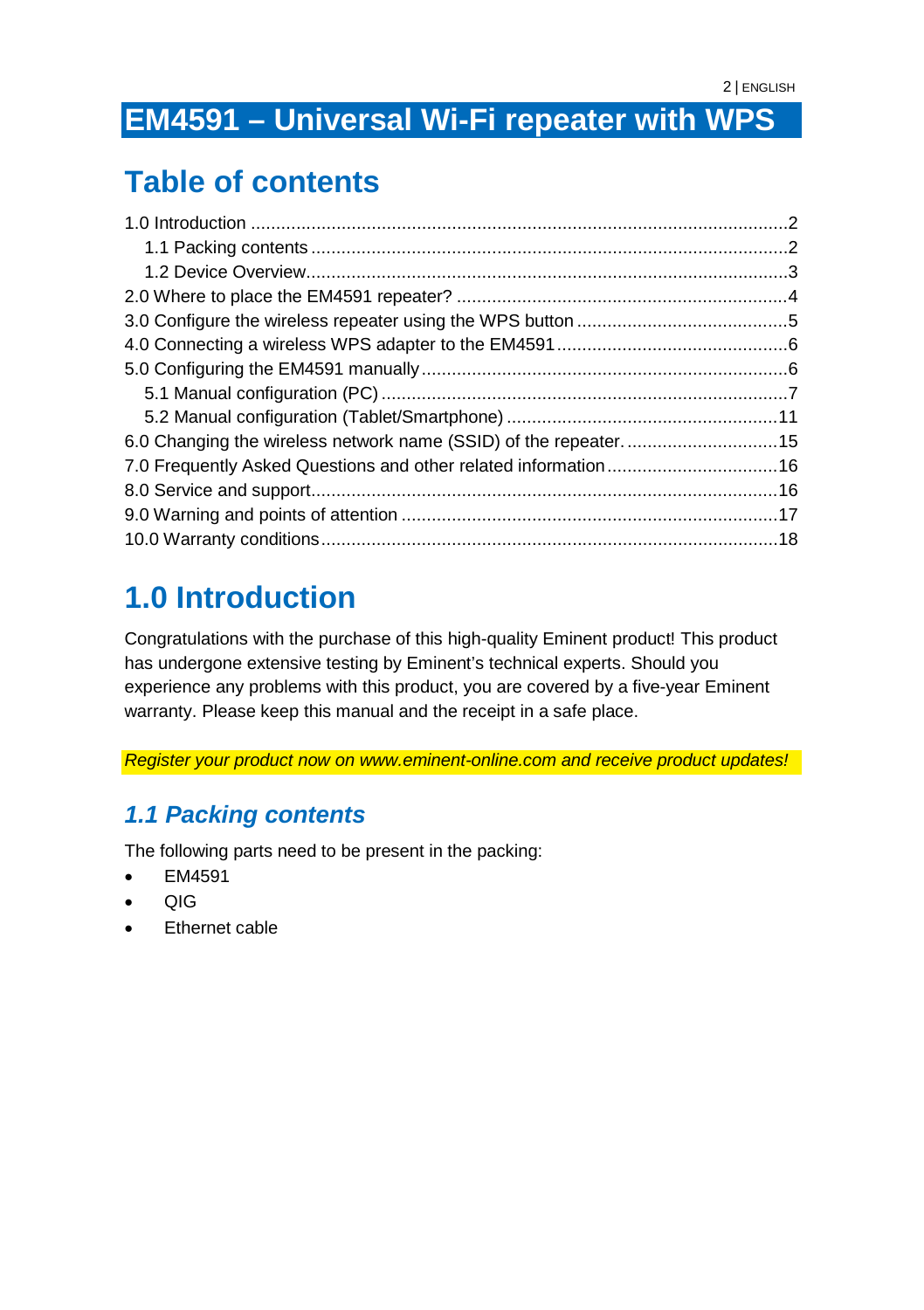#### <span id="page-2-0"></span>*1.2 Device Overview*

Front Panel



| I ABFI                     | <b>STATE</b> | <b>DESCRIPTION</b>        |
|----------------------------|--------------|---------------------------|
| <b>LED Signal strength</b> |              |                           |
| 3 BARS                     | Connected    | 90% and above (Excellent) |
| 2 BARS                     | Connected    | 55-89% (Recommended)      |
| 1 BAR                      | Connected    | 10-54% (Weak)             |

Top Panel



| LABEL      | <b>DESCRIPTION</b>                                                                                                           |
|------------|------------------------------------------------------------------------------------------------------------------------------|
| WPS Button | Connect EM4591 to any WPS capable devices (5 sec. to<br>connect to router/AP or 2 sec. when connecting a wireless<br>client) |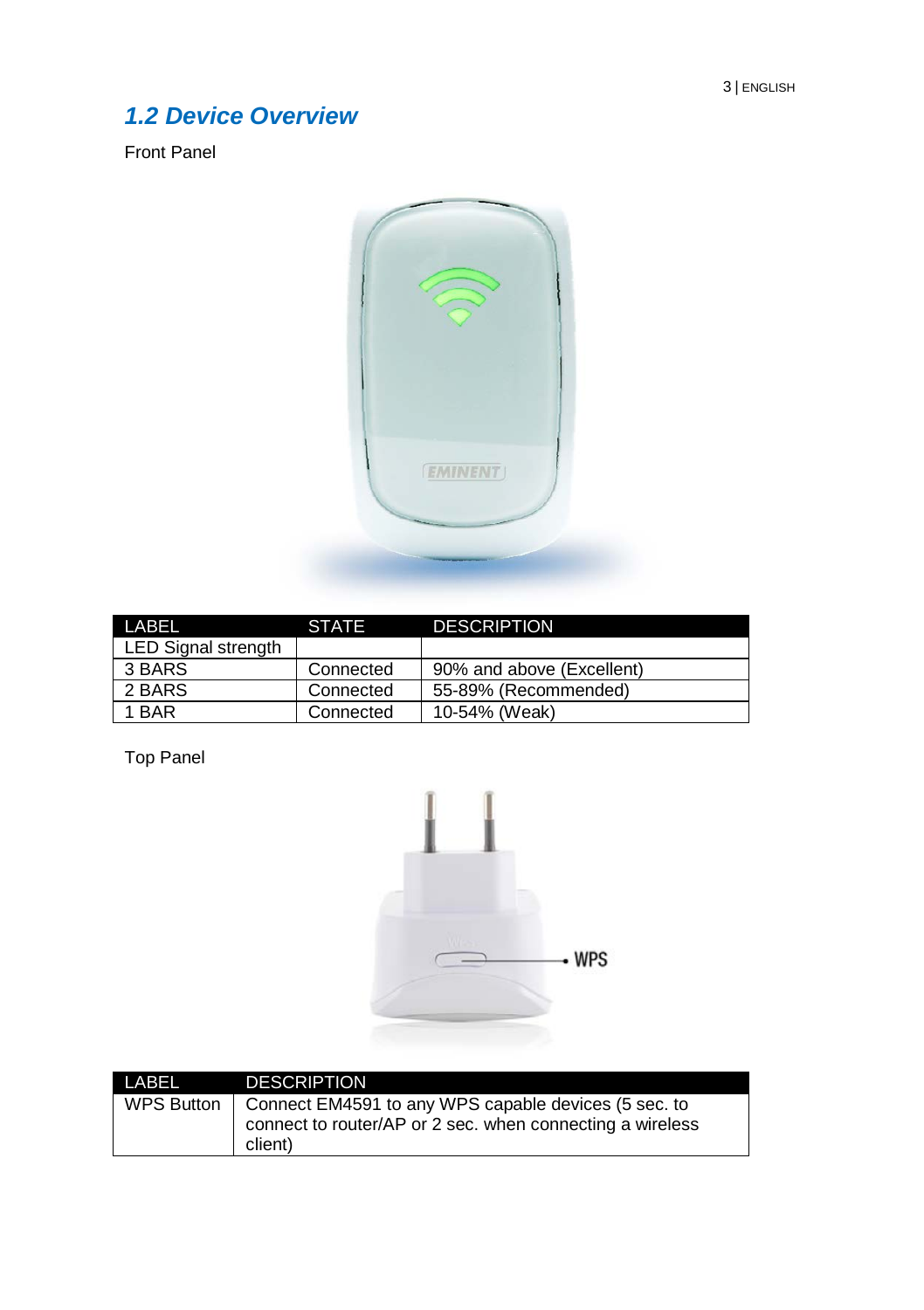#### Bottom Panel



| LABEL         | <b>DESCRIPTION</b>                                                                                                                                                                                                                                                   |
|---------------|----------------------------------------------------------------------------------------------------------------------------------------------------------------------------------------------------------------------------------------------------------------------|
| <b>RESET</b>  | If the signal indicator is orange please wait for the indicator<br>to turn green. Press the reset button for 5-7 seconds to<br>restore the device to default factory settings wait approx. 1<br>minute for the device to reboot (Signal indicator flashes<br>green). |
| Ethernet port | Connect to computers / Ethernet devices                                                                                                                                                                                                                              |

#### <span id="page-3-0"></span>**2.0 Where to place the EM4591 repeater?**

The best location to place the EM4591 is approximately half-way between your wireless router and your wireless computer(s) which has/have the weakest wireless reception. This way, the signal strength will be as good as possible. Refer to the following images for an example:

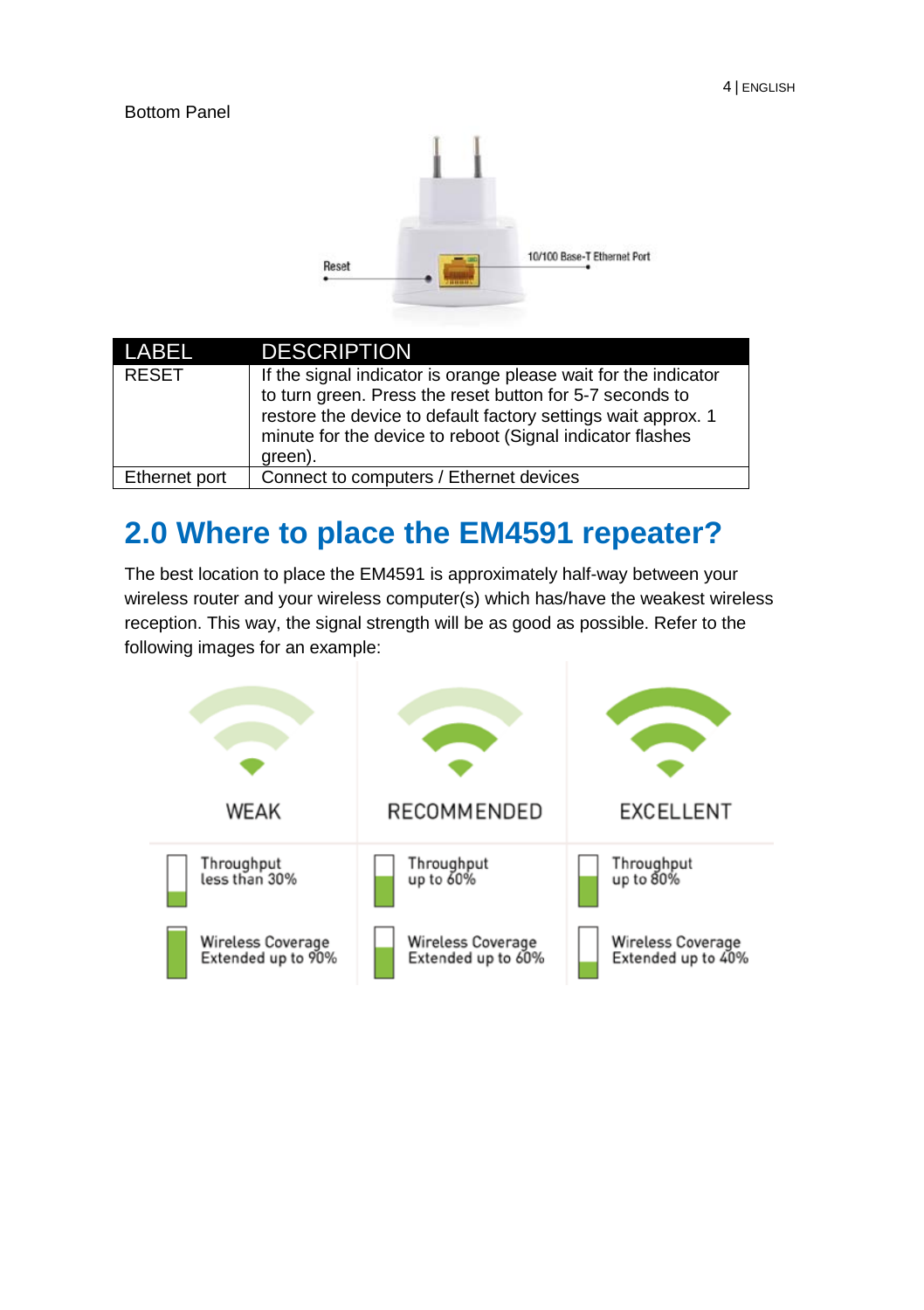

*Hint: Before placing the EM4591 on its destined location, the device needs to be setup. Setting up the EM4591 wireless repeater can be done best, if the EM4591 is located near your wireless router. After setting up the EM4591, you can place the EM4591 at a location defined by using the signal indicator LEDs and the recommended setup as described previously.*

# <span id="page-4-0"></span>**3.0 Configure the wireless repeater using the WPS button**

- 1. Please check if your wireless router has a WPS button. Also, check whether your wireless router has a properly configured internet connection.
- 2. Connect the EM4591 to a wall outlet.
- 3. Wait for the LED to turn green (flashing).
- 4. Press the WPS button on your wireless router for approximately 3 seconds\*.
- 5. Now press the WPS button on the EM4591 Wireless Repeater for approximately 5 seconds. Refer to the following image for the WPS button: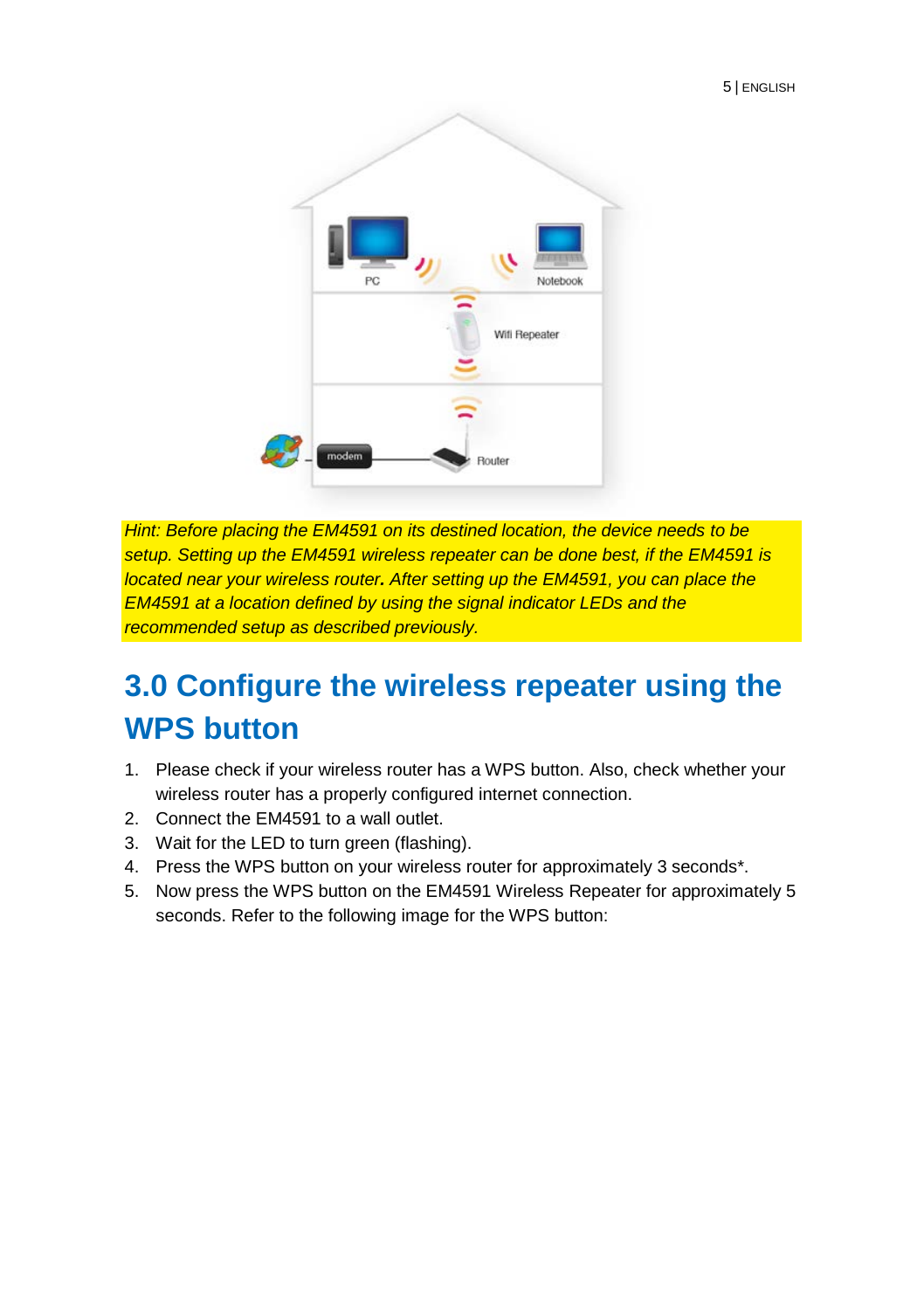

6. The connection between your wireless router and the EM4591 wireless repeater will be established automatically (this will take approx. 1 minute including reboot). The signal indicator will stop flashing and indicate the signal strength.

*\*Refer to the manual of your wireless router for the exact duration of pressing the WPS button. This can differ from brand or model.* 

*Note: If the WPS button is used, the SSID and network key are the same as used on your wireless router. Some WPS routers will change their original SSID to another*  **SSID if WPS is used. In this installation quide, the SSID of the wireless router is** *'Eminent'.*

# <span id="page-5-0"></span>**4.0 Connecting a wireless WPS adapter to the EM4591**

- 1. Press the WPS button on the EM4591 for about 2-3 seconds.
- 2. Now press the WPS button on your wireless adapter.
- 3. If correct, the connection between the wireless WPS adapter and EM4591 will be established. Depending on the Windows version you are using, you should see a connected icon in the taskbar.

*Note: Some wireless WPS adapters require the use of the supplied software to create a WPS connection. Refer to the manual of your wireless WPS adapter for more information.*

### <span id="page-5-1"></span>**5.0 Configuring the EM4591 manually**

It is possible to configure the repeater manually instead of using the WPS button.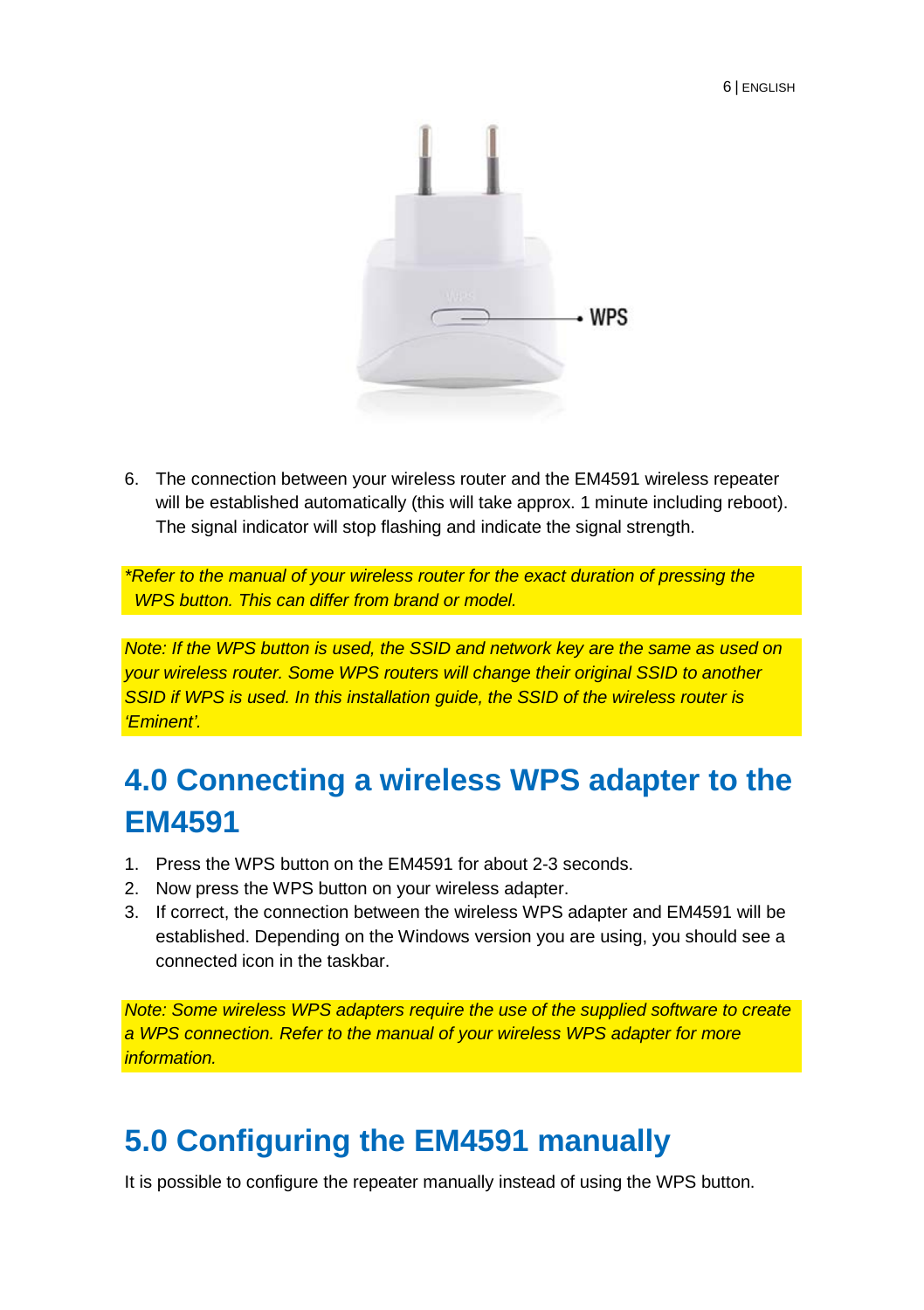#### <span id="page-6-0"></span>*5.1 Manual configuration (PC)*

- 1. Connect the EM4591 to a wall outlet.
- 2. Wait for the signal indicator to flash green.
- 3. Connect to the EM4591 via WiFi SSID: **Eminent\_repeater** or use the Ethernet cable to connect to the EM4591 directly.
- 4. Launch the internet browser from your computer.
- 5. You will be redirected to the EM4591 repeater's user interface. (If in any case it doesn't, type http://10.0.10.254 in your internet browser and then hit Enter.
- 6. If you configure the device the first time you will see a pop-up screen displaying all the available WiFi networks (see picture below). If not continue to step 9

| <b>EMINENT</b> EM4591                                                                                                                                                                                                | <b>Reboat</b>                                     |
|----------------------------------------------------------------------------------------------------------------------------------------------------------------------------------------------------------------------|---------------------------------------------------|
| <b>Available Wireless Networks</b><br>Refresh<br><b>SSID</b><br>Security<br>Signal<br>Mode<br><b>WPS</b><br>Connect<br><b>Eminent Test 1</b><br>WPA1/WPA2<br>11b/g/n<br><b>YES</b><br>0<br>6<br>Quid<br>View<br>Syst | Fri Nov 01, 2013 11:25:33 AM<br>$\bullet$<br>less |
| Vitra                                                                                                                                                                                                                | christed Betup                                    |

7. Click **C** next to the wireless network you wish to connect to.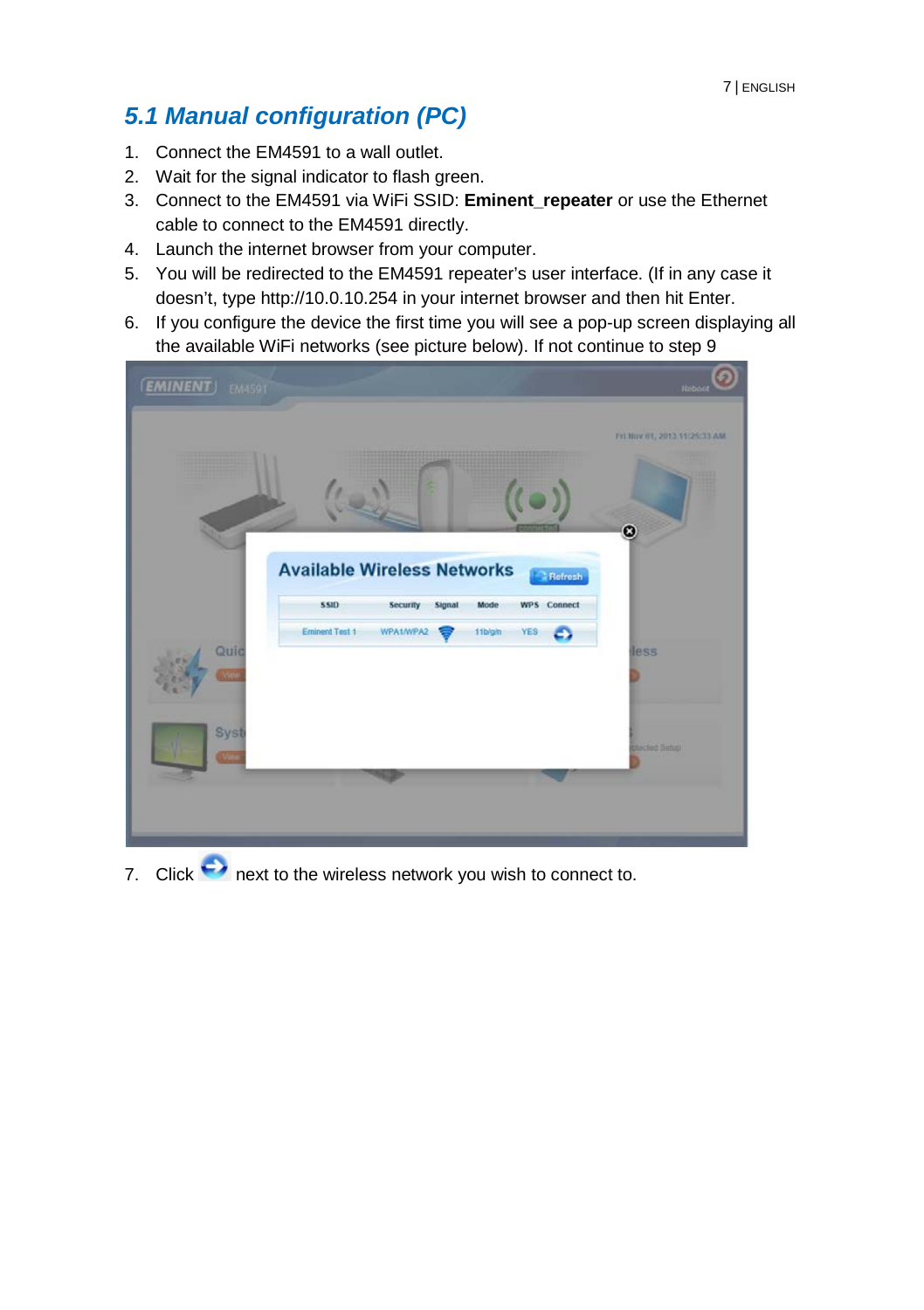|                                    |                             |                   | -----------                  |
|------------------------------------|-----------------------------|-------------------|------------------------------|
| <b>EMINENT</b> EM4591              |                             |                   | Q<br>Reboot                  |
|                                    |                             |                   | Thu Nov 07, 2013 10:53:07 AM |
|                                    | <b>Password</b>             |                   | $\circledcirc$               |
|                                    | Wireless Password:          | <br>$\nabla$ Mask |                              |
| Quic<br>$\pi_{\mathbb{R}}$<br>View | $\blacktriangleright$ Apply |                   | less                         |
| Syste<br>View                      |                             |                   | rotected Setup               |
|                                    |                             |                   |                              |

8 | ENGLISH

- 8. In the next step you will need to enter the WPA Passphrase of the Wi-Fi network you wish to connect to and lick "Apply". After the settings have been applied, the EM4591 will reboot and connect to your wireless router.
- 9. The following steps will explain how to configure the EM4591 if the device does not automatically start the wizard.



10. Click "Quick Connect"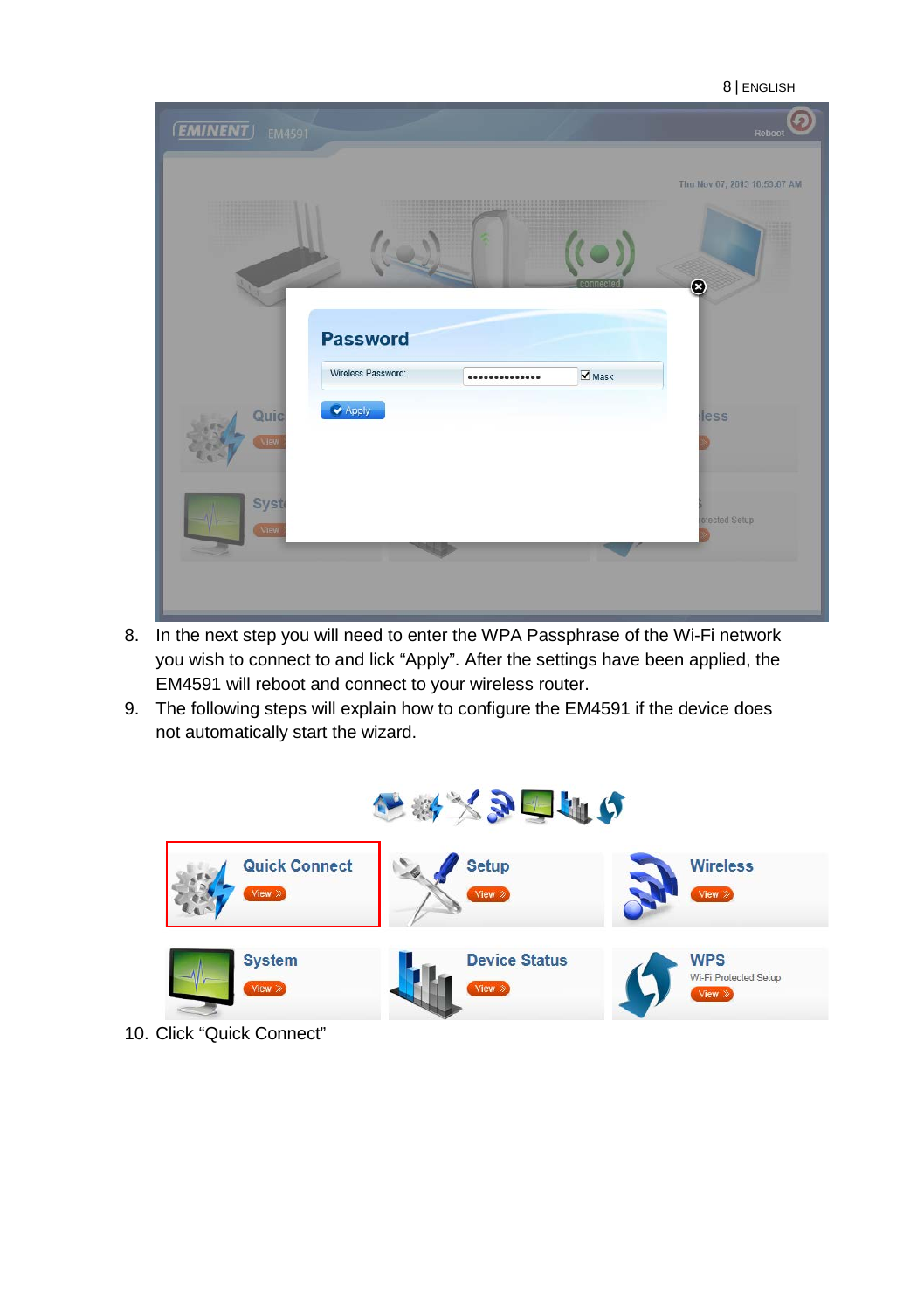|                | <b>EMINENT</b><br>EM4591 |                                    |                  |        |                   |                |            | <b>Reboot</b>                |
|----------------|--------------------------|------------------------------------|------------------|--------|-------------------|----------------|------------|------------------------------|
|                |                          |                                    |                  |        |                   |                |            | Thu Nov 07, 2013 10:54:02 AM |
|                |                          |                                    | 5級次も自由し          |        | connected         |                |            |                              |
|                |                          |                                    |                  |        |                   |                |            |                              |
|                |                          | <b>Available Wireless Networks</b> |                  |        |                   |                |            | Refresh                      |
| Channel        | <b>SSID</b>              | <b>MAC Address</b>                 | <b>Security</b>  | Signal | Mode              | <b>Type</b>    | <b>WPS</b> | <b>Connect</b>               |
| $\overline{1}$ | intronics-quest          | 00:14:5c:8f:ba:10                  | WPA <sub>2</sub> | ਵ      | 11b/q/n           | Infrastructure | <b>YES</b> | 0                            |
| $\overline{1}$ | <b>Eminent Test 1</b>    | 00:14:5c:8f:6b:d0                  | WPA1/WPA2        |        | 11b/g/n           | Infrastructure | <b>YES</b> | 0                            |
| $6\phantom{1}$ |                          | 00:3a:9a:44:48:d0                  | WPA1             | ₹      | 11 <sub>b/g</sub> | Infrastructure | <b>NO</b>  | 0                            |

11. The first step of the wizard appears, where you need to select the wireless network you wish to connect to by clicking  $\bullet$  as shown in the following image:

|         |                      | <b>Available Wireless Networks</b> |                 |        |         |                |            | Refresh |
|---------|----------------------|------------------------------------|-----------------|--------|---------|----------------|------------|---------|
| Channel | <b>SSID</b>          | <b>MAC Address</b>                 | <b>Security</b> | Signal | Mode    | <b>Type</b>    | <b>WPS</b> | Connect |
|         | Eminent <sub>1</sub> | 00:14:5c:8c:20:10                  | WPA1/WPA2       |        | 11b/a/n | Infrastructure | <b>YES</b> |         |
| 6       | Eminent <sub>2</sub> | 08:76:ff:89:81:64                  | WPA1/WPA2       | €      | 11b/q/n | Infrastructure | <b>YES</b> | 5       |

12. In the next step you will need to enter the WPA Passphrase of the Wi-Fi network you wish to connect to (do not change the other settings).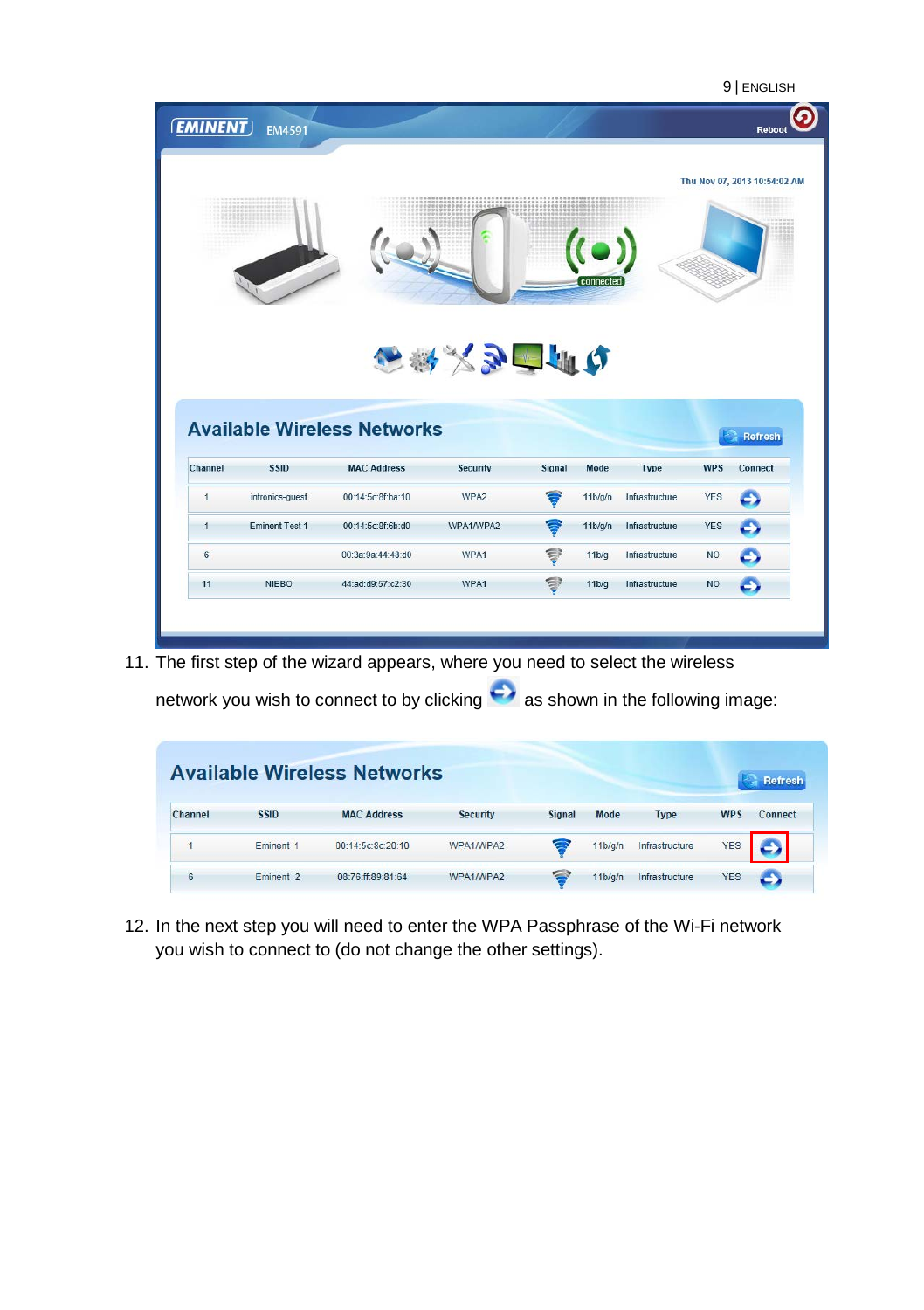|  | 10   ENGLISH |
|--|--------------|
|--|--------------|

| <b>SETUP FOR EM4591</b>        |                                       |             |
|--------------------------------|---------------------------------------|-------------|
| <b>Mode of Operation:</b>      | Repeater<br><b>Access Point</b>       | Bridge      |
| SSID:                          | Eminent                               |             |
| <b>MAC Address:</b>            | 00:14:5c:8c:20:10                     |             |
| <b>Broadcast SSID:</b>         | <b>DISABLED</b><br><b>ENABLED</b>     |             |
| <b>Security Mode:</b>          | $\bullet$<br>WPA2 PSK                 |             |
| <b>WPA Passphrase:</b>         | 1234567890                            | <b>Mask</b> |
| <b>WPA Encryption:</b>         | <b>AES</b><br><b>TKIP</b>             |             |
| Channel:                       | $\blacksquare$<br>2412MHz (Channel 1) |             |
| <b>Enhanced Compatibility:</b> | Off<br>On                             |             |

- 13. Click 'Apply' to save and apply the configuration.
- 14. After the settings have been applied, the EM4591 will reboot and connect to your wireless router.

*Note: The EM4591 now has the same SSID (no longer "Eminent\_repeater") as the wireless network you connected to in the previous step. To make sure you are connected to the repeater and not the modem/router keep your device close to the repeater (approx. 1m). Turn of your WiFi and turn it back on again. The device will now connect to the repeater. You can only access the "User Interface" of the EM4591 if you are connected directly to the repeater.*

15. Check the connection status by entering the User Interface via the browser (10.0.10.254) and clicking "Device Status". Here, you can check whether a connection has been established. Refer to the following image.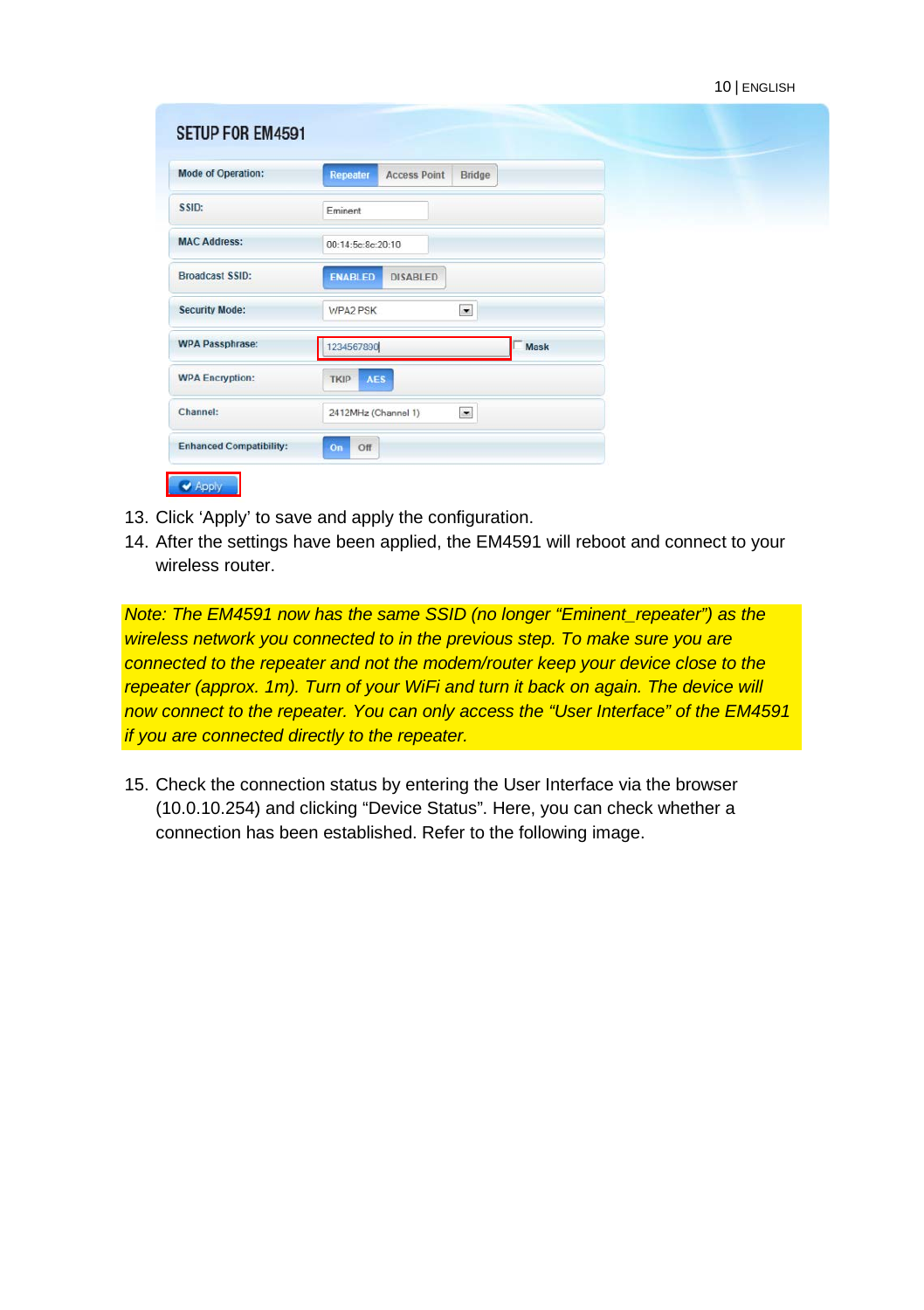| <b>System Status</b>                                    |  |
|---------------------------------------------------------|--|
| <b>AP Client Connection Status</b>                      |  |
| Connected<br><b>Connection Status:</b>                  |  |
| <b>Eminent Test 1</b><br><b>Extension Access Point:</b> |  |
| <b>Client List</b>                                      |  |
| <b>MAC Address</b>                                      |  |
| FC:25:3F:AB:AA:2F                                       |  |
| 00:13:33:93:B2:F9                                       |  |
| 70:73:CB:27:83:85                                       |  |
| 78:D6:F0:F3:31:2A                                       |  |

16. You can now connect your wireless network adapter(s) to the EM4591 as described in chapter 'Connecting a wireless WPS adapter to the EM4591', or by connecting to the Wi-Fi connection and entering the wireless encryption key of the wireless network you previously connected.

#### <span id="page-10-0"></span>*5.2 Manual configuration (Tablet/Smartphone)*

- 1. Connect the EM4591 to a wall outlet.
- 2. Wait for the signal indicator to flash green.
- 3. Connect to the EM4591 via WiFi SSID: **Eminent\_repeater**.
- 4. The device will launch the internet browser automatically and open the EM4591 User Interface (If in any case it doesn't, open your devices browser and type http://10.0.10.254 in the address bar.
- 5. If you configure the device the first time you will see a pop-up screen displaying all the available WiFi networks (see picture below). If not continue to step 8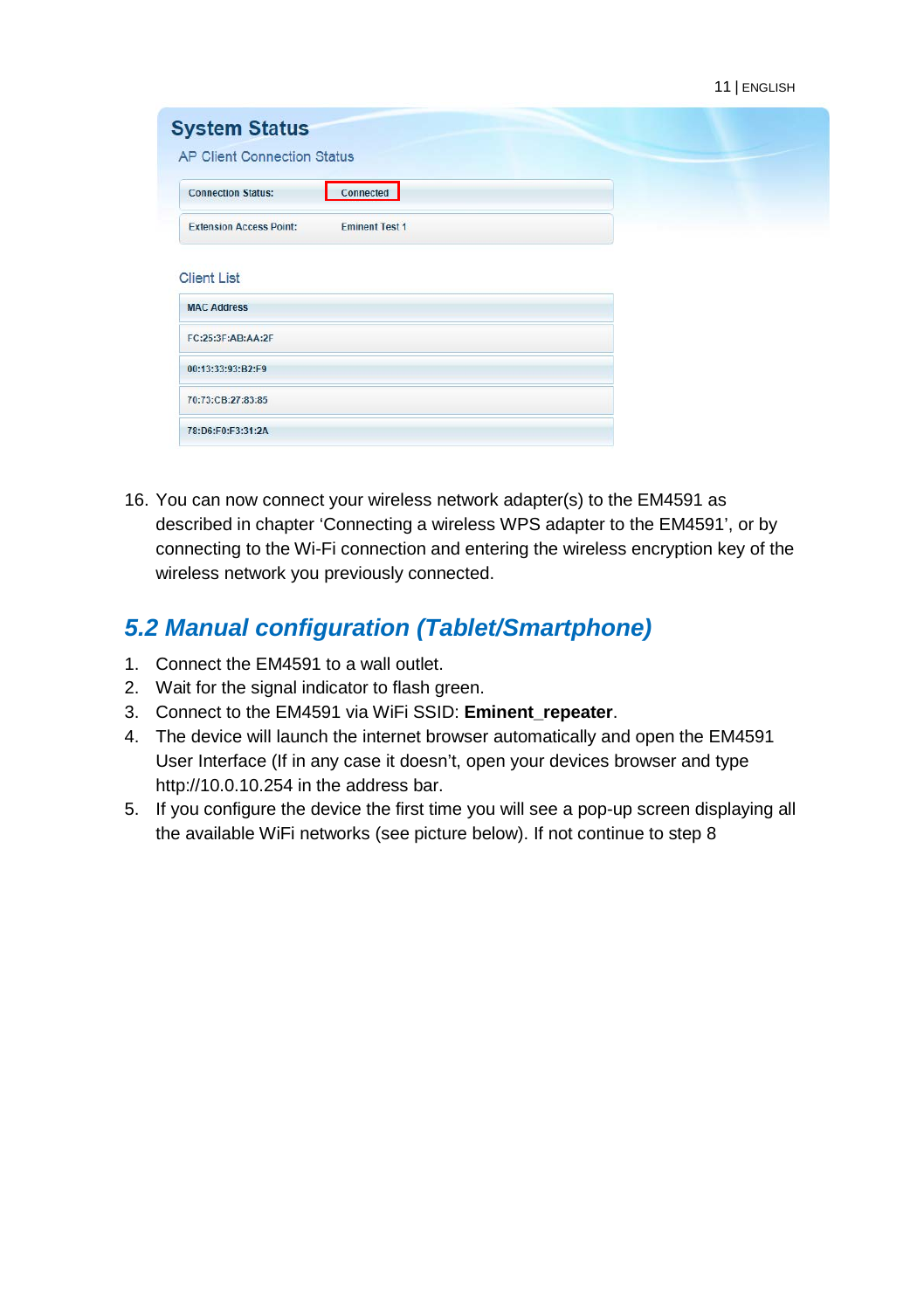

6. Click  $\leftrightarrow$  next to the wireless network you wish to connect to.

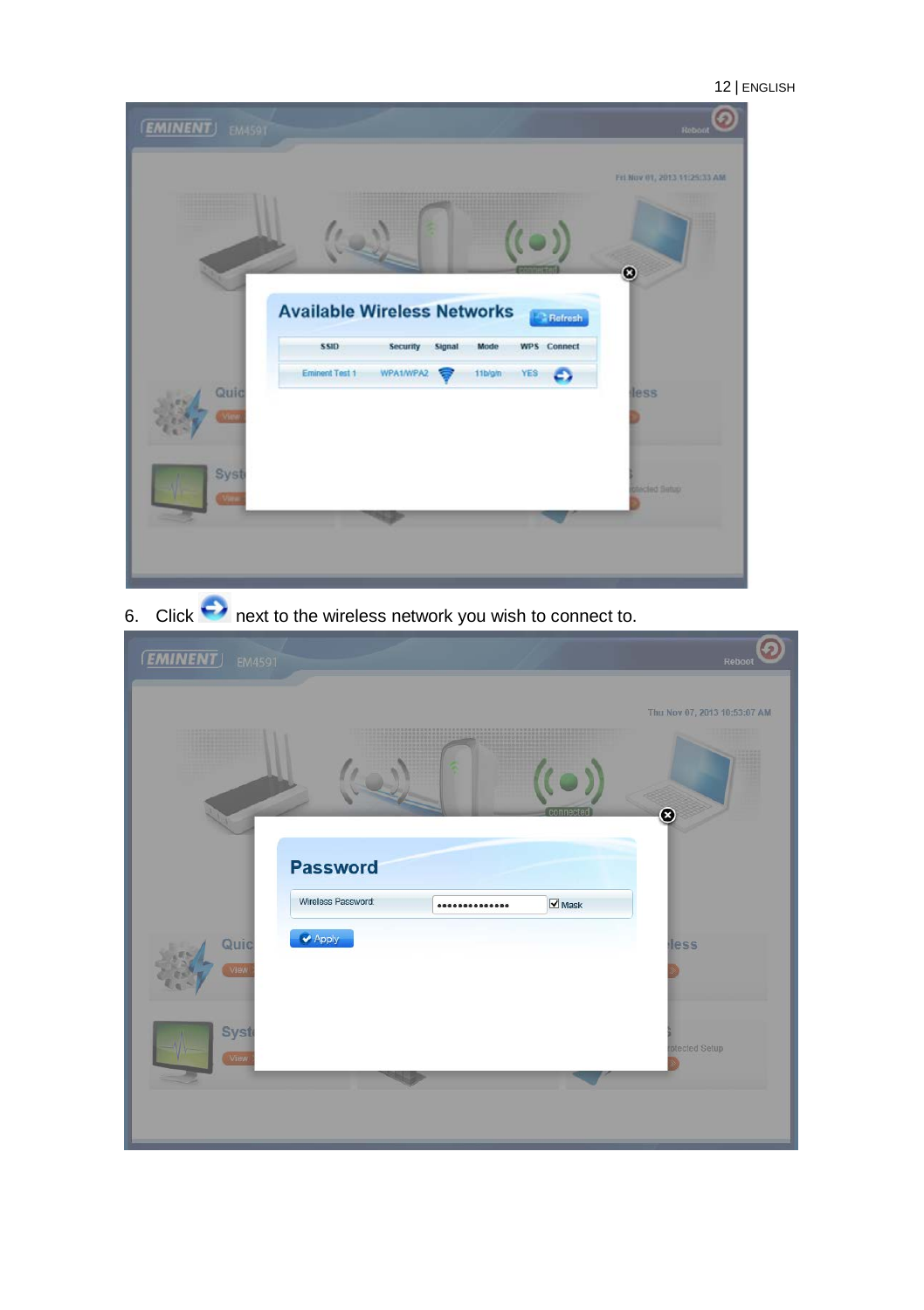- 7. In the next step you will need to enter the WPA Passphrase of the Wi-Fi network you wish to connect to and lick "Apply". After the settings have been applied, the EM4591 will reboot and connect to your wireless router.
- 8. The following steps will explain how to configure the EM4591 if the device does not automatically start the wizard.



10. The first step of the wizard appears, where you need to select the wireless network you wish to connect to by clicking  $\bigodot$  as shown in the following image: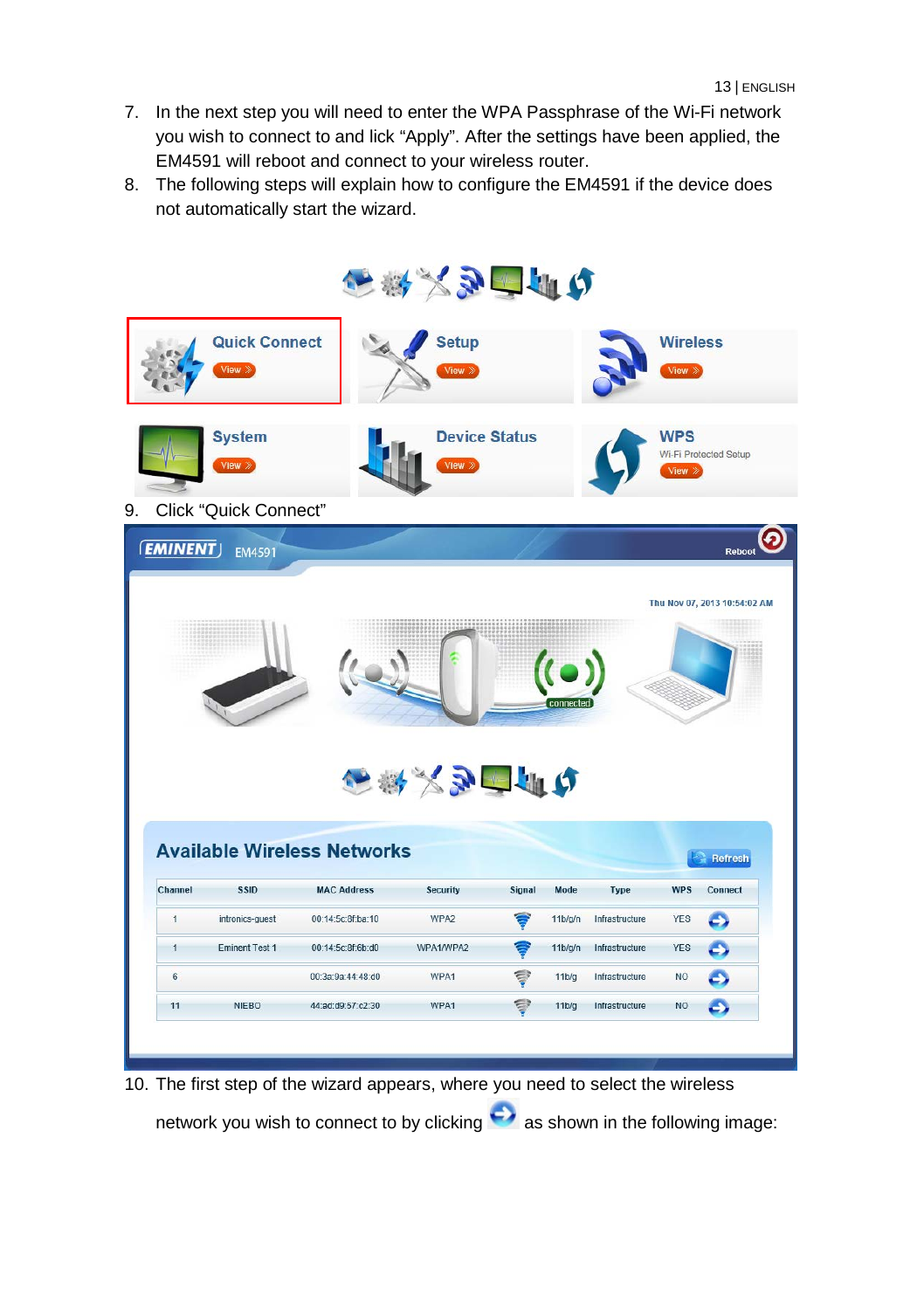| <b>Available Wireless Networks</b> |                      |                    |                 |        |         |                |            | Refresh        |
|------------------------------------|----------------------|--------------------|-----------------|--------|---------|----------------|------------|----------------|
| Channel                            | <b>SSID</b>          | <b>MAC Address</b> | <b>Security</b> | Signal | Mode    | <b>Type</b>    | <b>WPS</b> | <b>Connect</b> |
|                                    | Eminent <sub>1</sub> | 00:14:5c:8c:20:10  | WPA1/WPA2       | €      | 11b/a/n | Infrastructure | <b>YES</b> |                |
| 6                                  | Eminent <sub>2</sub> | 08:76:ff:89:81:64  | WPA1/WPA2       | €      | 11b/q/n | Infrastructure | <b>YES</b> | O              |

11. In the next step you will need to enter the WPA Passphrase of the Wi-Fi network you wish to connect to (do not change the other settings).

| <b>SETUP FOR EM4591</b>        |                                           |
|--------------------------------|-------------------------------------------|
| <b>Mode of Operation:</b>      | Repeater<br><b>Access Point</b><br>Bridge |
| SSID:                          | Eminent                                   |
| <b>MAC Address:</b>            | 00:14:5c:8c:20:10                         |
| <b>Broadcast SSID:</b>         | <b>ENABLED</b><br><b>DISABLED</b>         |
| <b>Security Mode:</b>          | $\blacksquare$<br>WPA2 PSK                |
| <b>WPA Passphrase:</b>         | 1234567890<br><b>Mask</b>                 |
| <b>WPA Encryption:</b>         | <b>AES</b><br><b>TKIP</b>                 |
| Channel:                       | $\bullet$<br>2412MHz (Channel 1)          |
| <b>Enhanced Compatibility:</b> | Off<br>On                                 |

- 12. Click 'Apply' to save and apply the configuration.
- 13. After the settings have been applied, the EM4591 will reboot and connect to your wireless router.

*Note: The EM4591 now has the same SSID (no longer "Eminent\_repeater") as the wireless network you connected to in the previous step. To make sure you are connected to the repeater and not the modem/router keep your device close to the repeater (approx. 1m). Turn of your WiFi and turn it back on again. The device will now connect to the SSID closest to the device. You can only access the "User Interface" of the EM4591 if you are connected directly to the repeater.*

14. Check the connection status by entering the User Interface via the browser (10.0.10.254) and clicking "Device Status". Here, you can check whether a connection has been established. Refer to the following image.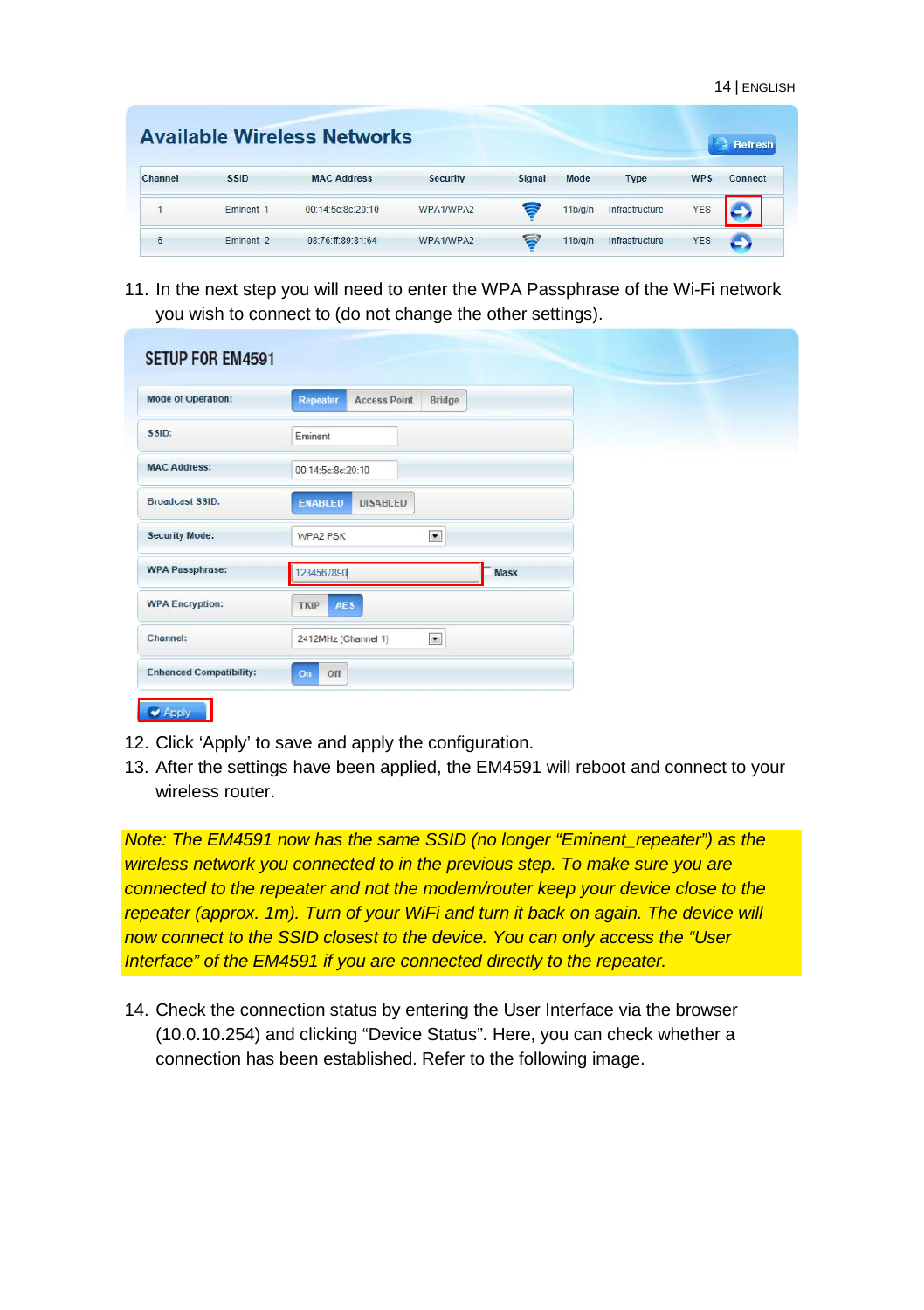| <b>System Status</b>                     |                       |  |  |
|------------------------------------------|-----------------------|--|--|
| <b>AP Client Connection Status</b>       |                       |  |  |
| <b>Connection Status:</b>                | Connected             |  |  |
| <b>Extension Access Point:</b>           | <b>Eminent Test 1</b> |  |  |
| <b>Client List</b><br><b>MAC Address</b> |                       |  |  |
| FC:25:3F:AB:AA:2F                        |                       |  |  |
| 00:13:33:93:B2:F9                        |                       |  |  |
| 70:73:CB:27:83:85                        |                       |  |  |
| 78:D6:F0:F3:31:2A                        |                       |  |  |

15. You can now connect your wireless network adapter(s) to the EM4591 as described in chapter 'Connecting a wireless WPS adapter to the EM4591', or by connecting to the Wi-Fi connection and entering the wireless encryption key of the wireless network you previously connected.

## <span id="page-14-0"></span>**6.0 Changing the wireless network name (SSID) of the repeater.**

If you wish to use a different WiFi network name SSID for the EM4591 repeater. You can change this by entering the User Interface of the EM4591.

*Note: Make sure you are connected to the Repeater and not to your wireless Router/Modem. Keep your device close to the repeater (approx. 1m). Turn of your WiFi and turn it back on again.*

- 1. Open your devices browser and type http://10.0.10.254 in the address bar.
- 2. Click Wireless.

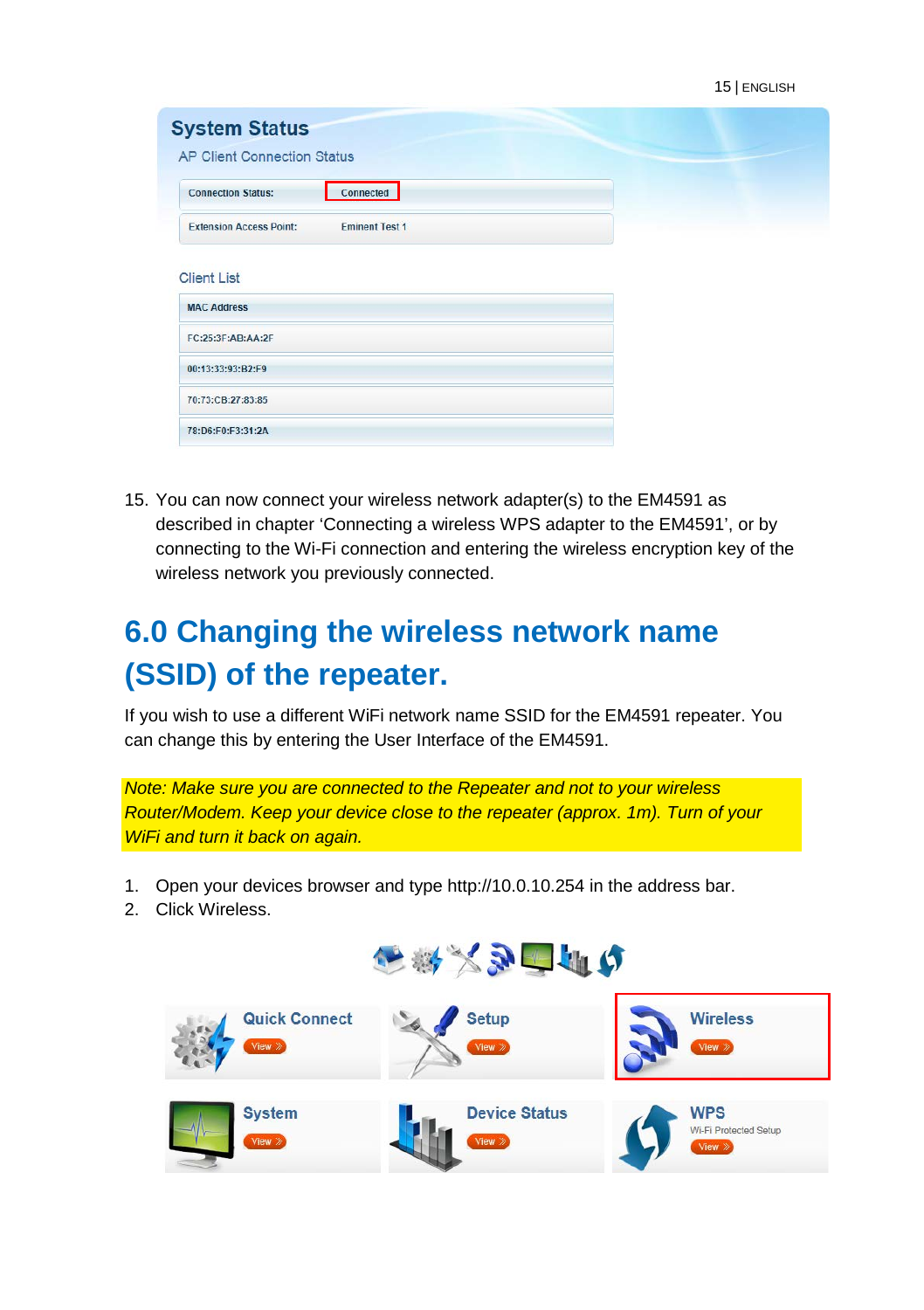3. Change the SSID name to the preferred name for the WiFi network of the Repeater and click "Apply".

| <b>Enable Wireless:</b>      | <b>ENABLED</b><br><b>DISABLED</b>   |  |
|------------------------------|-------------------------------------|--|
|                              |                                     |  |
| <b>Broadcast SSID:</b>       | <b>ENABLED</b><br><b>DISABLED</b>   |  |
| SSID:                        | <b>Eminent Test 1</b>               |  |
| <b>Wireless Mode:</b>        | $\checkmark$<br>11b/g/n mixed mode  |  |
| Channel:                     | $\checkmark$<br>2412MHz (Channel 1) |  |
| <b>HT Data Rate:</b>         | $\blacktriangledown$<br>Auto        |  |
| <b>HT Channel Bandwidth:</b> | 20<br>20/40                         |  |
| <b>HT Guard Interval:</b>    | Auto<br>Long                        |  |
| <b>HT Channel Mode:</b>      | $HT40+$                             |  |

*Note: After the settings have been applied, the EM4591 will reboot. Your device will no longer be connected to the wireless network SSID of the EM4591. Reconnect your device to the Wireless network (SSID) you entered in step 3.*

# <span id="page-15-0"></span>**7.0 Frequently Asked Questions and other related information**

The latest Frequently asked questions for your product can be found on the support page of your product. Eminent will update these pages frequently to assure you have the most recent information. Visi[t www.eminent-online.com](http://www.eminent-online.com/) for more information about your product.

#### <span id="page-15-1"></span>**8.0 Service and support**

This users manual has been carefully written by Eminent's technical experts. If you have problems installing or using the product, please fill out the support form at the website [www.eminent-online.com/support.](http://www.eminent-online.com/support)

You can also contact us by phone. Please check www.eminent-online.com/support for the helpdesk phone number and opening hours.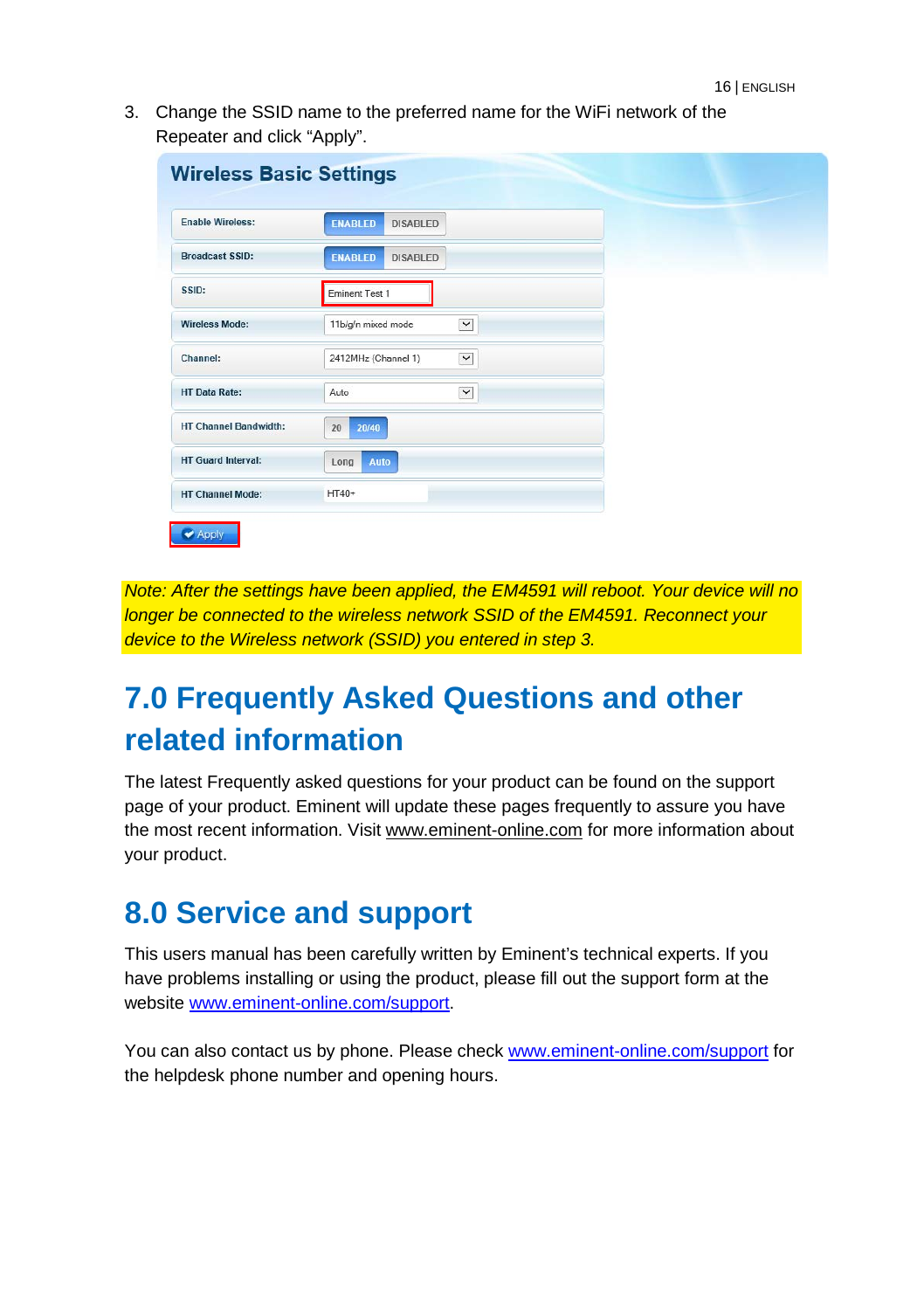#### <span id="page-16-0"></span>**9.0 Warning and points of attention**



Due to laws, directives and regulations set out by the European parliament, some (wireless) devices could be subject to limitations concerning its use in certain European member states. In certain European member states the use of such devices could be prohibited. Contact your (local) government for more information about this limitations.

Always follow up the instructions in the manual\*, especially where it concerns devices which need to be assembled.

Warning: In most cases this concerns an electronic device. Wrong/improper use may lead to (severe) injuries!

Repairing of the device should be done by qualified Eminent staff. The warranty immediately voids when products have undergone self repair and/or by misuse. For extended warranty conditions, please visit our website at [www.eminent](http://www.eminent-online.com/warranty)[online.com/warranty.](http://www.eminent-online.com/warranty) 

*\*Tip: Eminent manuals are written with great care. However, due to new technological developments it can happen that a printed manual does not longer contain the most recent information.*

*If you are experiencing any problems with the printed manual or you can not find what you are looking for, please always check our website www.eminent-online.com first for the newest updated manual.* 

*Also, you will find frequently asked questions in the FAQ section. It is highly*  recommended to consult the FAQ section. Very often the answer to your questions will *be found here.*